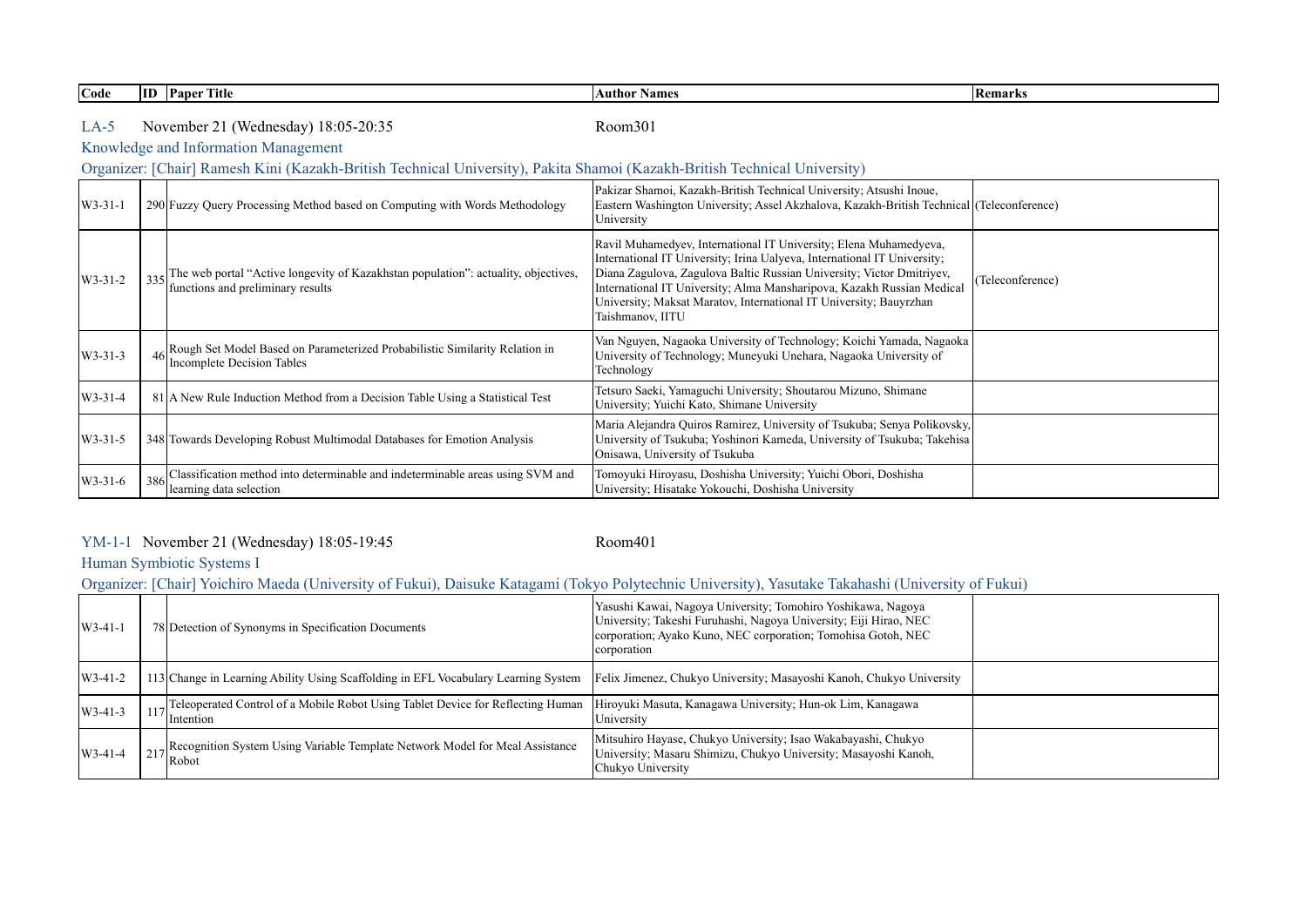## G-19-1 Room402 November 21 (Wednesday) 18:05-20:35

System Analysis and Optimization I

## Organizer: [Chair] Kazutoshi Sakakibara (Ritsumeikan University)

| $W3-42-1$ | 84 Parallel Layout Construction Algorithm for Irregular Shape Packing Problems                                                  | Andre Sato, University of Sao Paulo; Thiago Martins, University of Sao<br>Paulo; Marcos Tsuzuki, University of Sao Paulo                                                                                              |  |
|-----------|---------------------------------------------------------------------------------------------------------------------------------|-----------------------------------------------------------------------------------------------------------------------------------------------------------------------------------------------------------------------|--|
| $W3-42-2$ | 166 Gradually Resolving Procedures by a Trip-based Integer Programming to Optimize<br>Elevator Operations                       | Tsutomu Inamoto, Kobe University; Chikara Ohta, Kobe University;<br>Hisashi Tamaki, Kobe University                                                                                                                   |  |
| $W3-42-3$ | 205 Extracting Subgraphs by Mixed Integer Programming for Discrete Design of Truss<br>Structures                                | Atsushi Yamada, Kyoto Institute of Technology; Yoshiyuki Karuno, Kyoto<br>Institute of Technology                                                                                                                     |  |
| $W3-42-4$ | 246 Solving Quadratic Assignment Problems by Differential Evolution                                                             | Jun-ichi Kushida, Hiroshima City University, Kazuhisa Oba, Nihon<br>Fukushi University; Akira Hara, Hiroshima City University; Tetsuyuki<br>Takahama, Hiroshima City University                                       |  |
| $W3-42-5$ | Decentralized Trading and Demand Side Response in Inter Intelligent Renewable<br><b>Energy Network</b>                          | Tadahiro Taniguchi, Ritsumeikan University; Shiro Yano, Ritsumeikan<br>University                                                                                                                                     |  |
| $W3-42-6$ | 352 Analysis on Battery Storage Utilization in Decentralized Solar Energy Networks<br>Based on A Mathematical Programming Model | Shinya Kato, Ritsumeikan University; Hide Nishihara, Ritsumeikan<br>University; Ittetsu Taniguchi, Ritsumeikan University; Kazutoshi<br>Sakakibara, Ritsumeikan University; Masahiro Fukui, Ritsumeikan<br>University |  |

#### JS-5 Room403 November 21 (Wednesday) 18:05-20:10

Emerging cooperation: Approached by Evolutionary Game Theory

Organizer: [Chair] Jun Tanimoto (Kyusyu University), Akira Namatame (National Defense Academy of Japan)

| $W3-43-1$ | 18 Cascade of Coordinated Behaviors in Interdependent Security Games                                                   | Takanori Komatsu, National Defense Academy; Akira Namatame, National<br>Defense Academy                                                                                  |  |
|-----------|------------------------------------------------------------------------------------------------------------------------|--------------------------------------------------------------------------------------------------------------------------------------------------------------------------|--|
| $W3-43-2$ | $\frac{1}{241}$ Network reciprocity on spatial prisoner's dilemma games by Continuous-binary<br>strategy               | Noriyuki Kishimoto, Kyushu University; Satoshi Kokubo, Kyushu<br>University; Jun Tanimoto, Kyushu University                                                             |  |
| $W3-43-3$ | 361 Evolution of three equity norms of distributive justice in an extended Nash demand<br>game                         | Kazuaki Kojima, Nagoya University; Takaya Arita, Nagoya University                                                                                                       |  |
| $W3-43-4$ | $367$ Evolution of cooperation on networks under continuous removal and addition of<br>nodes                           | Genki Ichinose, Anan National College of Technology; Yuto Tenguishi,<br>Anan National College of Technology; Toshihiro Tanizawa, Kochi National<br>College of Technology |  |
| $W3-43-5$ | 377 Coevolution of Cooperation and Niche Construction Based on Modifications of<br>Physical Structures of Interactions | Takuro Kojima, Nagoya University; Reiji Suzuki, Nagoya University;<br>Takaya Arita, Nagoya University                                                                    |  |

## MM-1 Room404 November 21 (Wednesday) 18:05-19:20

#### Influential Medium

Organizer: [Chair] Taro Sugihara (JAIST), Naohiro Matsumura (Osaka University), Shoko Yamane (Kinki University)

| $\text{W}3-44-$ | 184 Approaches to Incorporating Assistive Technologies into Dementia Care | Taro Sugihara, Japan Advanced Institute of Science and Technology;<br>Tsutomu Fujinami, Japan Advanced Institute of Science and Technology; |  |
|-----------------|---------------------------------------------------------------------------|---------------------------------------------------------------------------------------------------------------------------------------------|--|
|                 |                                                                           | Motoki Miura, Kyushu Institute of Technology                                                                                                |  |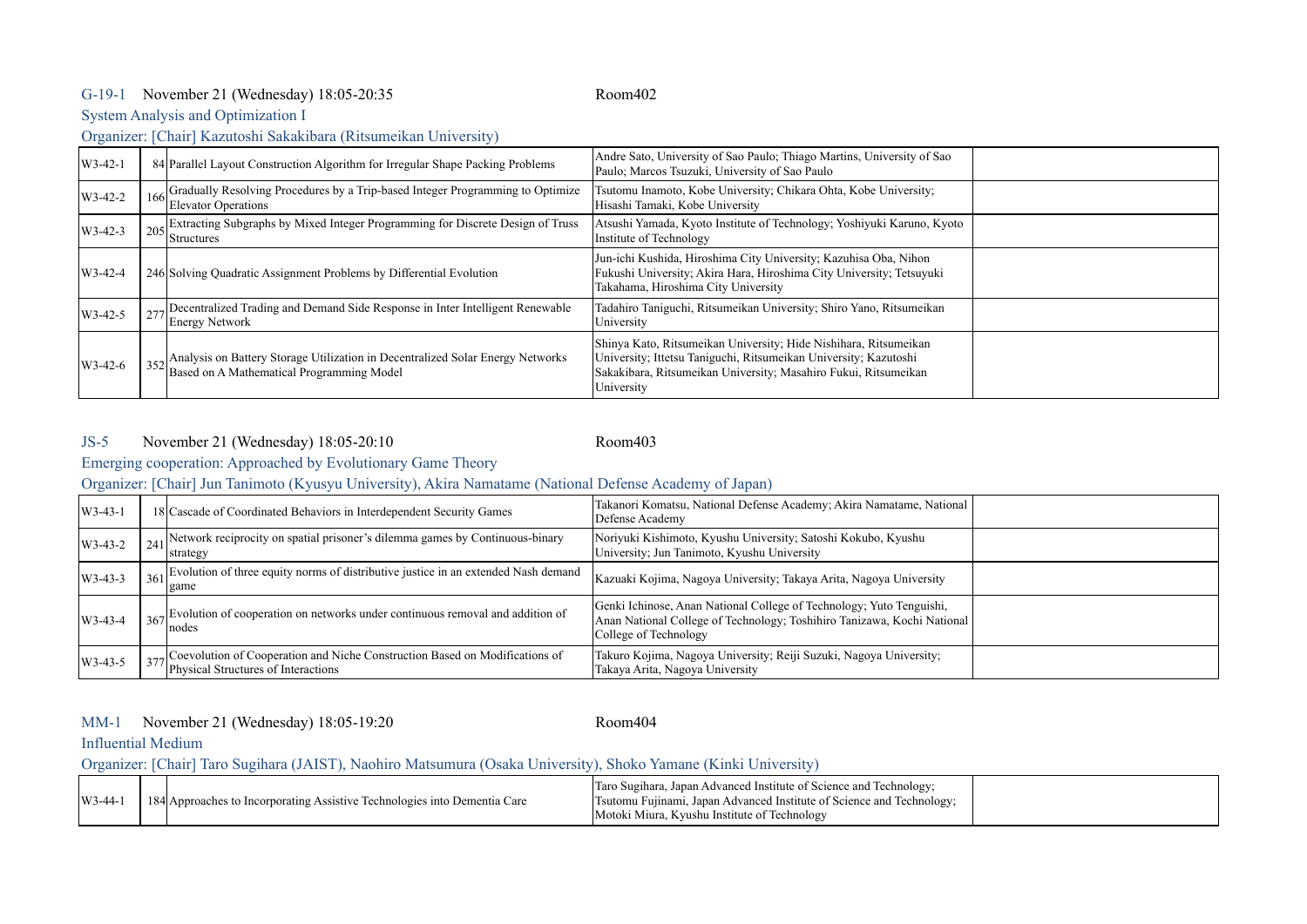| $W3-44-2$        | $_{\alpha z}$ Paradise Scope: A Workshop for Stimulating a Student's Viewpoint -- A Trial<br><sup>275</sup> Practice of Shikakeology | <b>Nanae Shirozu, Kansai University, Saki Sakaguchi, Kansai University,</b><br>Mitsunori Matsushita, Kansai University; Chikahiro Hanamura, Osaka<br>$Prefecture University$ |  |
|------------------|--------------------------------------------------------------------------------------------------------------------------------------|------------------------------------------------------------------------------------------------------------------------------------------------------------------------------|--|
| $\frac{1}{3-44}$ | 198 The Clock Effect on the Task Performance                                                                                         | Shoko Yamane, Kinki University; Naohiro Matsumura, Osaka University                                                                                                          |  |

## G-17 Room404 November 21 (Wednesday) 19:20-20:35

Sequential Bayes for Signal Processing

Organizer: [Chair] Norikazu Ikoma (Kyushu Institute of Technology), Kazuhiko Kawamoto (Chiba University)

| $W3-44-4$ | REAL-TIME MOTION ESTIMATION OF CAR DRIVER'S HANDS AND ARMS'<br>67 DIRECTION IN VISION UNDER POSSIBLE MUTUAL OCCLUSION BY<br><b>IPARTICLE FILTER</b> | Norikazu Ikoma, Kyushu Institute of Technology                                                                |  |
|-----------|-----------------------------------------------------------------------------------------------------------------------------------------------------|---------------------------------------------------------------------------------------------------------------|--|
| $W3-44-5$ | 68 Multiple pedestrians tracking with composite sensor of laser range finder and omni-<br>directional camera by SMC implementation of PHD filter    | Norikazu Ikoma, Kyushu Institute of Technology                                                                |  |
| $W3-44-6$ | 390 Visual vehicle tracking based on an appearance generative model                                                                                 | Kazuhiko Kawamoto, Chiba University; Tatsuya Yonekawa, Chiba<br>University; Kazushi Okamoto, Chiba University |  |

## G-23 Room405 November 21 (Wednesday) 18:05-19:20

Artificial Intelligence in Smart Power and Energy Systems

Organizer: [Chair] Atthapol Ngaopitakkul (King Mongkut's Institute of Technology Laddrabang), Sulee Bunjongjit (King Mongkut's Institute of Technology Laddrabang)

| $W3-45-1$ | $\frac{1}{326}$ An ANN-based Maximum Power Point Tracking Method for Fast Changing<br>Environments                                                                    | Yi-Hsun Chiu, National Taiwan University of Science and Technology, Yi-<br>Feng Luo, Industrial Technology Research Institute; Jia-Wei Huang,<br>National Taiwan University of Science and Technology; Yi-Hua Liu,<br>National Taiwan University of Science and Technology |  |
|-----------|-----------------------------------------------------------------------------------------------------------------------------------------------------------------------|----------------------------------------------------------------------------------------------------------------------------------------------------------------------------------------------------------------------------------------------------------------------------|--|
| $W3-45-2$ | 327 A PSO-based MPPT Algorithm for Photovoltaic Systems Subject to Inhomogeneous  Yi-Feng Luo, Industrial Technology Research Institute; Jia-Wei Huang,<br>Insolation | Chun-Liang Liu, National Taiwan University of Science and Technology;<br>National Taiwan University of Science and Technology; Yi-Hua Liu,<br>National Taiwan University of Science and Technology                                                                         |  |
| $W3-45-3$ | 449 An Optimum Fast Charging Pattern Search for Li-Ion Batteries Using Particle<br>Swarm Optimization                                                                 | Chun-Liang Liu, National Taiwan University of Science and Technology;<br>Shun-chung Wang, Lunghwa University of Science and Technology; Yi-<br>Hua Liu, National Taiwan University of Science and Technology                                                               |  |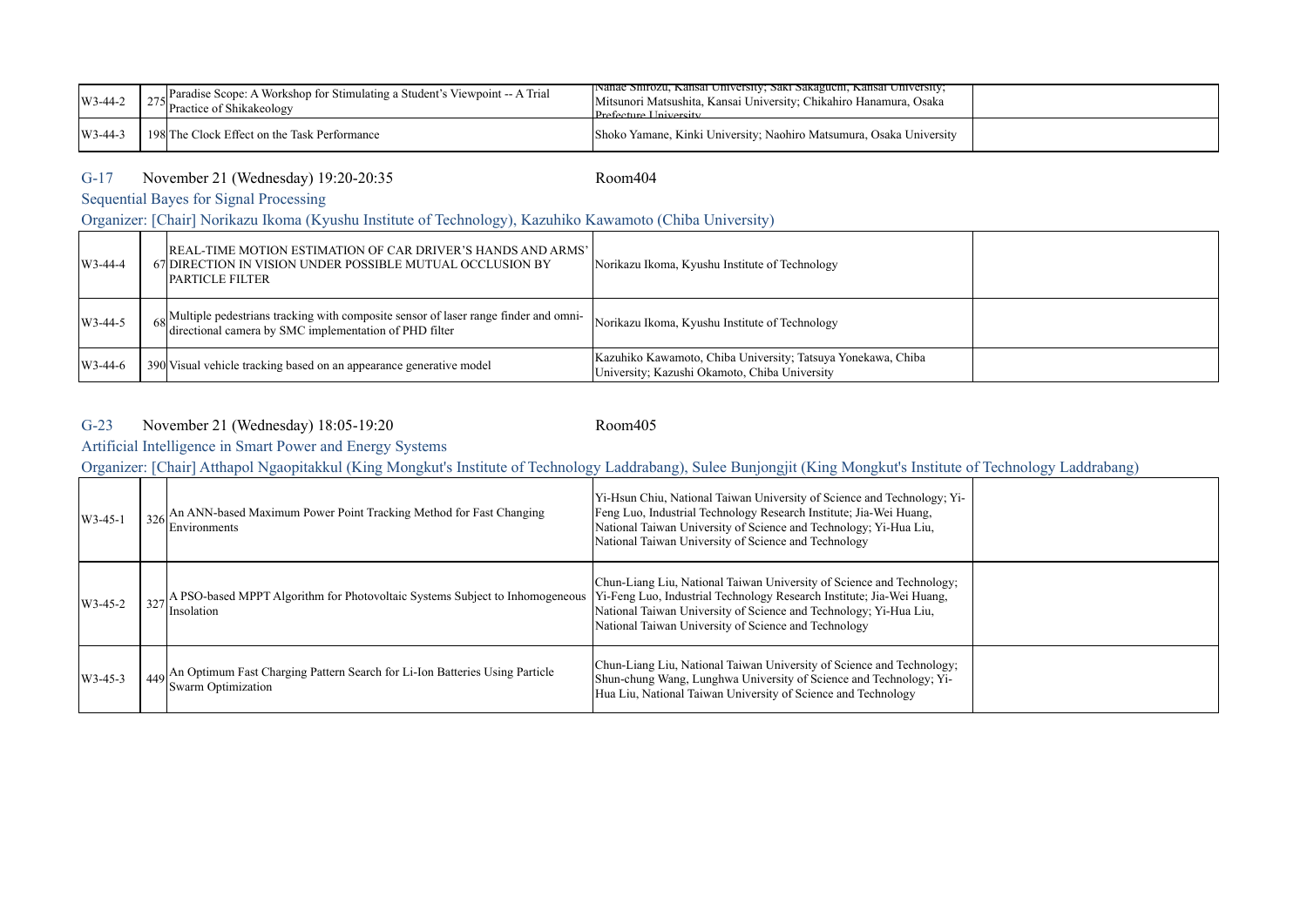## G-18-2 Room406 November 21 (Wednesday) 18:05-19:45

Soft Computing in Urban and Transport Planning II

Organizer: [Chair] Takamasa Akiyama (Kansai University), Hiroaki Inokuchi (Kansai University)

| $W3-46-1$ | 355 Evaluation of Sewerage Systems Using Data Envelopment Analysis                            | Yeboon Yun, Kansai University; Takeshi Iida, Osaka Sangyo University;<br>Kohei Furukawa, Yamaguchi University; Hirotaka Nakayama, Konan<br>University                                        |  |
|-----------|-----------------------------------------------------------------------------------------------|----------------------------------------------------------------------------------------------------------------------------------------------------------------------------------------------|--|
| $W3-46-2$ | 391 Multi-agent simulator in transport sector for low carbon society                          | Takamasa Akiyama, Kansai University; Hiroaki INOKUCHI, Kansai<br>University                                                                                                                  |  |
| $W3-46-3$ | 420 Research for Measuring Velocity and Direction of Current from Dynamic Image               | Yuki Fukushima, Kansai University; Etsuji Kitagawa, Hannan University;<br>Hirokazu Muraki, Imageone Co., Ltd.; Takehiro Kashiyama, Kansai<br>University; Shigenori Tanaka, Kansai University |  |
| $W3-46-4$ | 393 Development and Verification of Estimation Model of Environmental Impact of<br>Automobile | Hiroaki INOKUCHI, Kansai University; Takamasa Akiyama, Kansai<br>University                                                                                                                  |  |

## G-3-2 Room504 November 21 (Wednesday) 18:05-20:10

# Biomimetic Computation for Robotics and Machines II

## Organizer: [Chair] Yutaka Maeda (Kansai University), Keigo Watanabe (Okayama University), Fusaomi Nagata (Tokyo University of Science)

| $W3-54-1$ | 251 Propulsion Movement Control Using CPG for a Manta Robot                                        | Masaaki Ikeda, Okayama University; Keigo Watanabe, Okayama<br>University; Isaku Nagai, Okayama University                                                                                                                                                                                                                                                     |  |
|-----------|----------------------------------------------------------------------------------------------------|---------------------------------------------------------------------------------------------------------------------------------------------------------------------------------------------------------------------------------------------------------------------------------------------------------------------------------------------------------------|--|
| $W3-54-2$ | 312 Proposal of the Extended HFM by Detection of the Room Area Based on Door<br>Recognition        | Kimiko Motoaka, Okayama University; Shoichi Maeyama, Okayama<br>University; Keigo Watanabe, Okayama University                                                                                                                                                                                                                                                |  |
| $W3-54-3$ | 314 Tip-over Stability Prediction for a Holonomic Omnidirectional Transport Mobile<br><b>Robot</b> | M. Juhairi Aziz Safar, Okayama University; Keigo Watanabe, Okayama<br>University; Shoichi Maeyama, Okayama University; Isaku Nagai, Okayama<br>University                                                                                                                                                                                                     |  |
| $W3-54-4$ | 461 Development of Robotic Boiler Header Inspection Device                                         | Khairul Salleh Sahari, Universiti Tenaga Nasional; Adzly Anuar, UNITEN;<br>Syed Sulaiman Kaja Mohideen, UNITEN; Mohd Zafri Baharuddin,<br>UNITEN; Muhammad Fairuz Abdul Jalal, UNITEN; Juniza Md Saad,<br>UNITEN; Iszmir Nazmi Ismail, UNITEN; Nur Maisurah Hassan Basri,<br>UNITEN; Nur Shahida Roslin, UNITEN; Mohd Azwan Aziz, TNBR;<br>Badrol Ahmad, TNBR |  |
| $W3-54-5$ | 462 Dynamic Modeling of String for Robotics Application                                            | Khairul Salleh Sahari, Universiti Tenaga Nasional; Han Min Chew,<br>UNITEN; Cheoung Hou Yew, UNITEN                                                                                                                                                                                                                                                           |  |